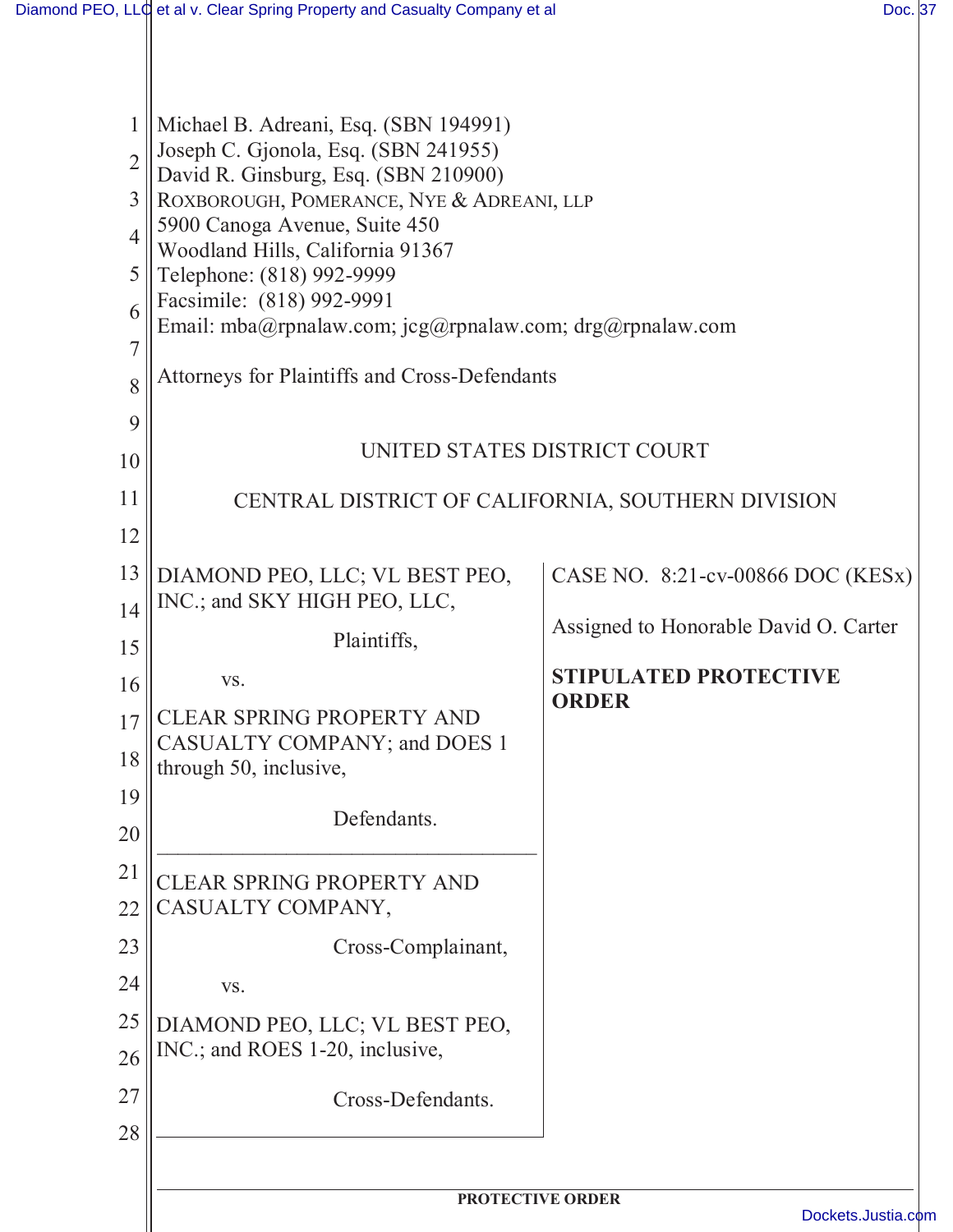1

## **I. PURPOSES AND LIMITATIONS**

2 3 4 5 6 7 8 9 10 11 12 13 14 A. Discovery in this action is likely to involve production of confidential, proprietary, or private information for which special protection from public disclosure and from use for any purpose other than prosecuting this litigation may be warranted. Accordingly, the parties hereby stipulate to and petition the Court to enter the following Stipulated Protective Order. The parties acknowledge that this Order does not confer blanket protections on all disclosures or responses to discovery and that the protection it affords from public disclosure and use extends only to the limited information or items that are entitled to confidential treatment under the applicable legal principles. The parties further acknowledge, as set forth in Section XIII(C), below, that this Stipulated Protective Order does not entitle them to file confidential information under seal; Civil Local Rule 79-5 and any applicable orders issued by the Court set forth the procedures that must be followed and the standards that will be applied when a party seeks permission from the Court to file material under seal.

15

## **II. GOOD CAUSE STATEMENT**

16 17 18 19 20 21 22 23 24 25 26 27 28 A. This action is likely to involve claims by one or more parties that information and documents produced through disclosures or discovery implicate the privacy rights of third parties, or contain private trade secrets and other valuable research, development, commercial, financial, technical, or proprietary information for which special protection from public disclosure and from use for any purpose other than prosecution of this action is warranted. Such claims of private, confidential, and proprietary materials and information may be based on documents consisting of, among other things, **workers compensation claims files and documents related to workers compensation claims, which may include personally identifiable information concerning workers compensation claimants, and medical and other information for the claimants,** confidential business or financial information, information regarding confidential business practices, or other confidential research, development, or commercial information (including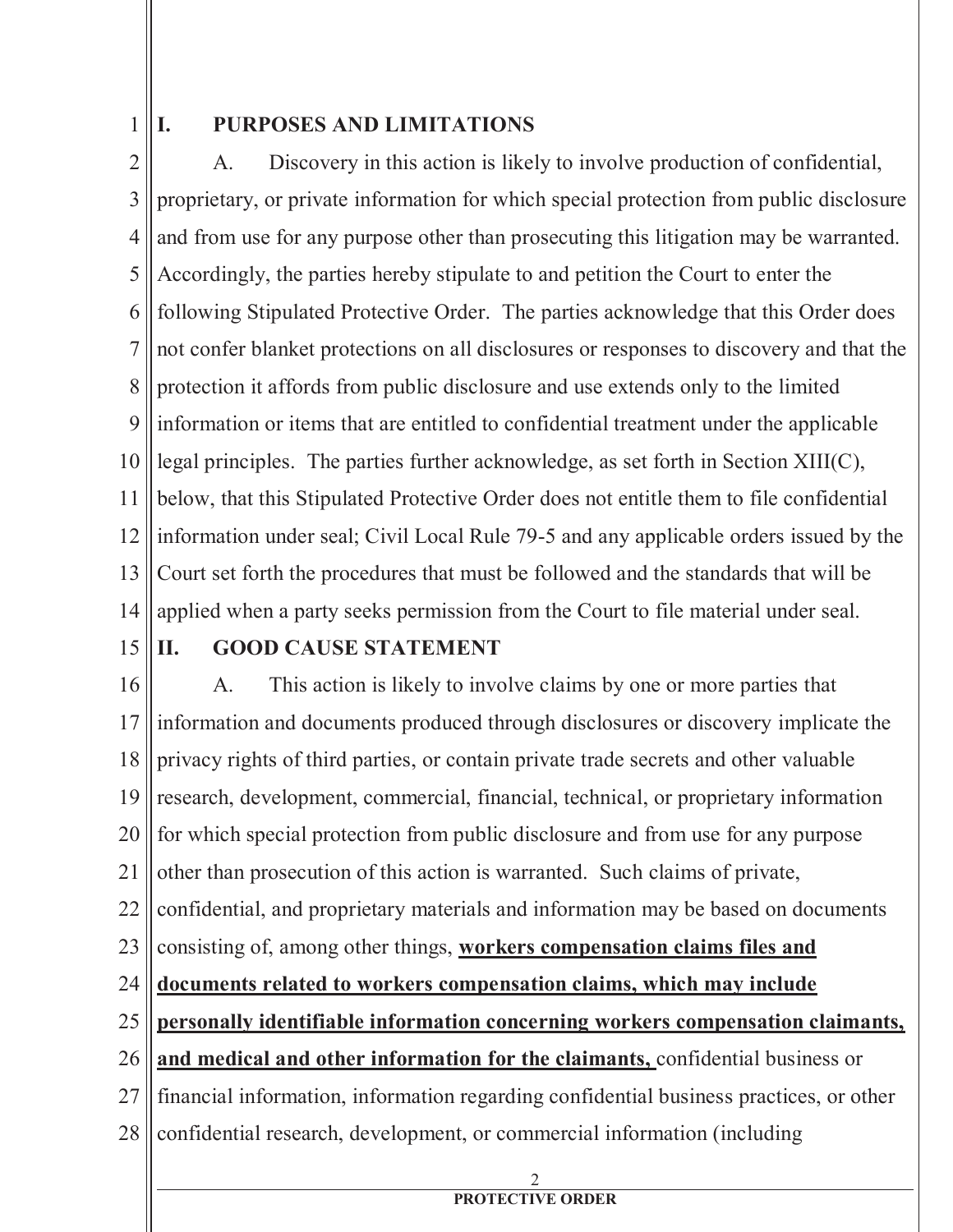1 2 3 4 5 6 7 8 9 10 11 12 13 information implicating privacy rights of third parties), information otherwise generally unavailable to the public, or which may be privileged or otherwise protected from disclosure under state or federal statutes, court rules, case decisions, or common law. Accordingly, to expedite the flow of information, to facilitate the prompt resolution of disputes over confidentiality of discovery materials, to adequately protect information the parties may be entitled to keep confidential, to ensure that the parties are permitted reasonable and necessary uses of such material in preparation for and in the conduct of trial, to address their handling at the end of the litigation, and serve the ends of justice, a protective order for such information is justified in this matter. It is the intent of the parties that information will not be designated as confidential for tactical reasons and that nothing be so designated without a good faith belief that it has been maintained in a confidential, non-public manner, and there is good cause why it should not be part of the public record of this case.

- 14
- 15

# **III. DEFINITIONS**

A. Action: This pending federal lawsuit.

16 17 B. Challenging Party: A Party or Non-Party that challenges the designation of information or items under this Order.

18 19 20 21 C. "CONFIDENTIAL" Information or Items: Information (regardless of how it is generated, stored or maintained) or tangible things that qualify for protection under Federal Rule of Civil Procedure 26(c), and as specified above in the Good Cause Statement.

22 23 D. Counsel: Outside Counsel of Record and House Counsel (as well as their support staff).

24 25 E. Designating Party: A Party or Non-Party that designates information or items that it produces in disclosures or in responses to discovery as

26 "CONFIDENTIAL."

27 28 F. Disclosure or Discovery Material: All items or information, regardless of the medium or manner in which it is generated, stored, or maintained (including,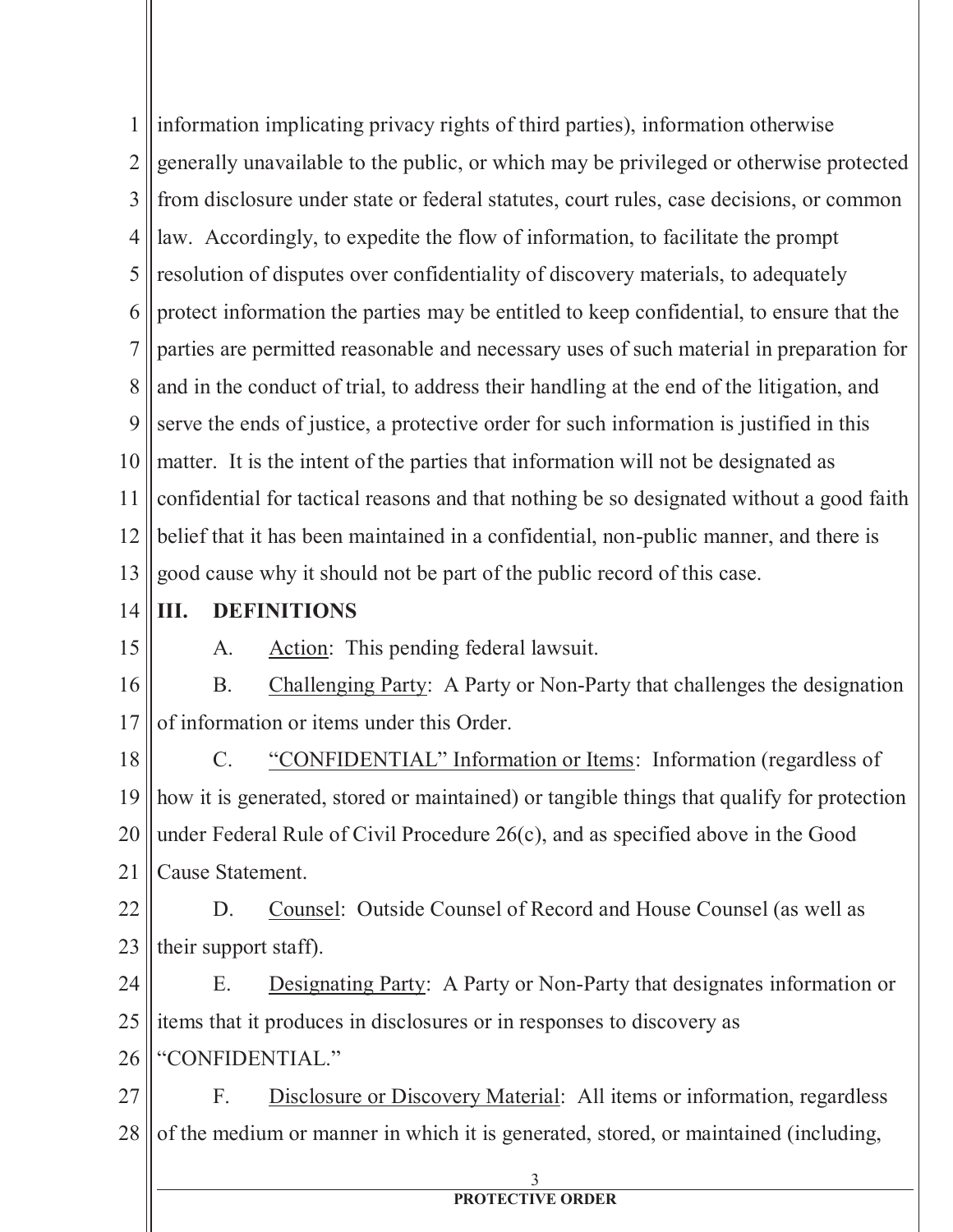1 2 among other things, testimony, transcripts, and tangible things), that are produced or generated in disclosures or responses to discovery in this matter.

3 4 5 G. Expert: A person with specialized knowledge or experience in a matter pertinent to the litigation who has been retained by a Party or its counsel to serve as an expert witness or as a consultant in this Action.

6 7 8 H. House Counsel: Attorneys who are employees of a party to this Action. House Counsel does not include Outside Counsel of Record or any other outside counsel.

9 10 I. Non-Party: Any natural person, partnership, corporation, association, or other legal entity not named as a Party to this action.

11 12 13 14 J. Outside Counsel of Record: Attorneys who are not employees of a Party to this Action but are retained to represent or advise a Party to this Action and have appeared in this Action on behalf of that Party or are affiliated with a law firm which has appeared on behalf of that Party, and includes support staff.

15 16 17 K. Party: Any Party to this Action, including all of its officers, directors, employees, consultants, retained experts, and Outside Counsel of Record (and their support staffs).

18 19 L. Producing Party: A Party or Non-Party that produces Disclosure or Discovery Material in this Action.

20 21 22 23 M. Professional Vendors: Persons or entities that provide litigation support services (e.g., photocopying, videotaping, translating, preparing exhibits or demonstrations, and organizing, storing, or retrieving data in any form or medium) and their employees and subcontractors.

24 25 N. Protected Material: Any Disclosure or Discovery Material that is designated as "CONFIDENTIAL."

26 27 O. Receiving Party: A Party that receives Disclosure or Discovery Material from a Producing Party.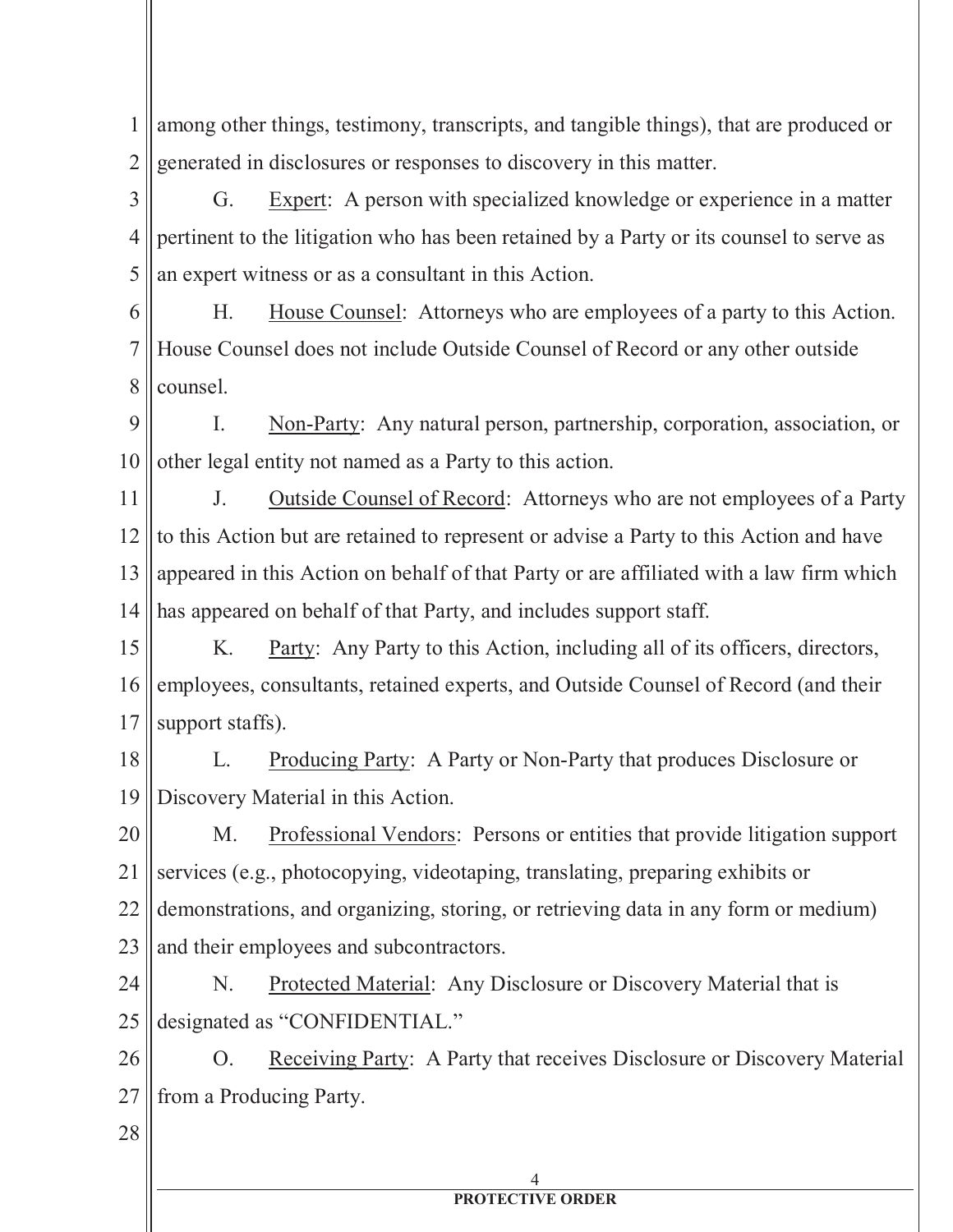#### 1 **IV. SCOPE**

2 3 4 5 6 A. The protections conferred by this Stipulation and Order cover not only Protected Material (as defined above), but also (1) any information copied or extracted from Protected Material; (2) all copies, excerpts, summaries, or compilations of Protected Material; and (3) any testimony, conversations, or presentations by Parties or their Counsel that might reveal Protected Material.

7 8 B. Any use of Protected Material at trial shall be governed by the orders of the trial judge. This Order does not govern the use of Protected Material at trial.

9 **V. DURATION**

10 11 12 13 14 15 16 17 A. Even after final disposition of this litigation, the confidentiality obligations imposed by this Order shall remain in effect until a Designating Party agrees otherwise in writing or a court order otherwise directs. Final disposition shall be deemed to be the later of (1) dismissal of all claims and defenses in this Action, with or without prejudice; and (2) final judgment herein after the completion and exhaustion of all appeals, rehearings, remands, trials, or reviews of this Action, including the time limits for filing any motions or applications for extension of time pursuant to applicable law.

18

## **VI. DESIGNATING PROTECTED MATERIAL**

19 20 21 22 23 24 25 26 A. Exercise of Restraint and Care in Designating Material for Protection 1. Each Party or Non-Party that designates information or items for protection under this Order must take care to limit any such designation to specific material that qualifies under the appropriate standards. The Designating Party must designate for protection only those parts of material, documents, items, or oral or written communications that qualify so that other portions of the material, documents, items, or communications for which protection is not warranted are not swept unjustifiably within the ambit of this Order.

27 28 2. Mass, indiscriminate, or routinized designations are prohibited. Designations that are shown to be clearly unjustified or that have been made for an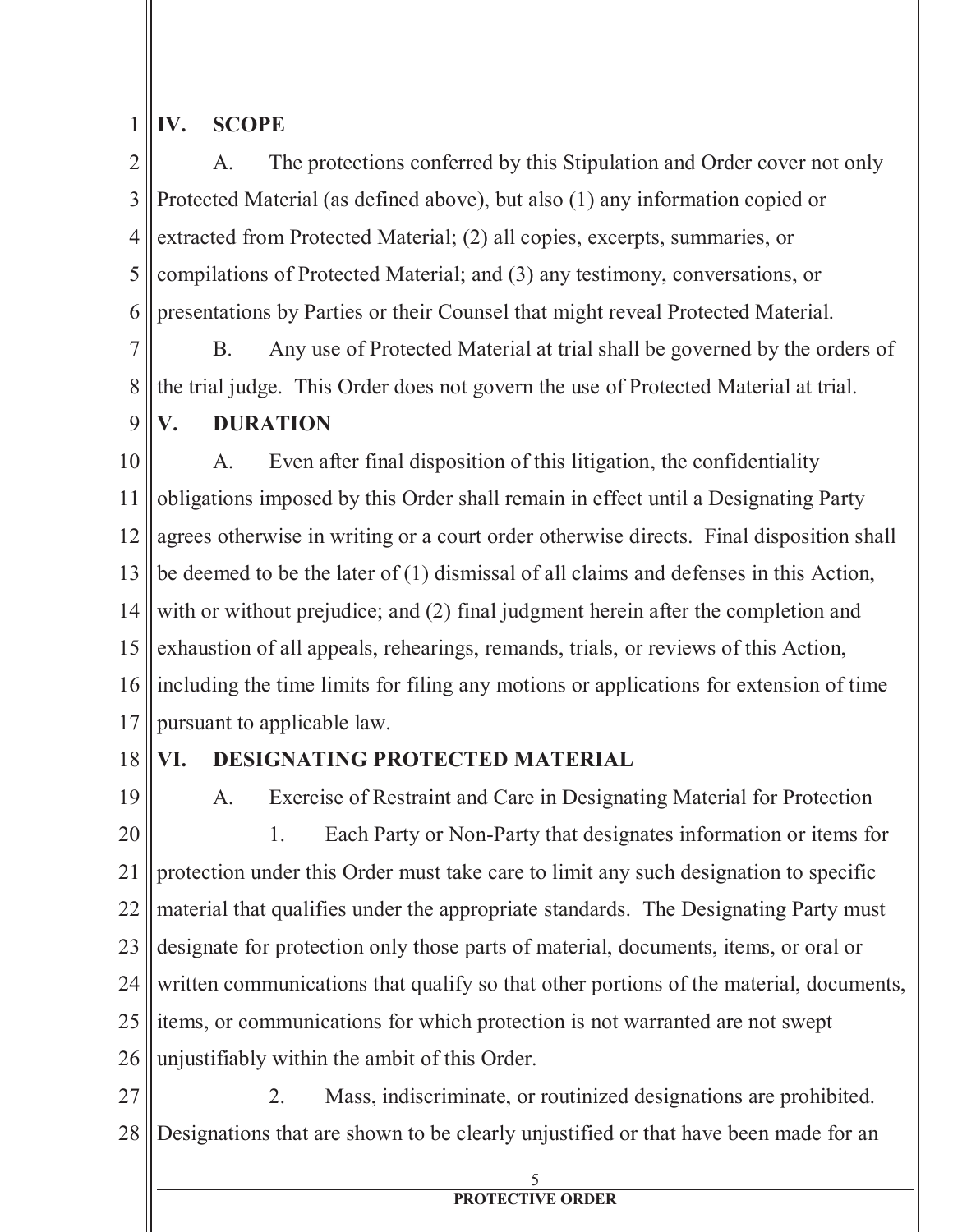1 2 3 improper purpose (e.g., to unnecessarily encumber the case development process or to impose unnecessary expenses and burdens on other parties) may expose the Designating Party to sanctions.

4 5 6 7 3. If it comes to a Designating Party's attention that information or items that it designated for protection do not qualify for protection that Designating Party must promptly notify all other Parties that it is withdrawing the inapplicable designation.

B. Manner and Timing of Designations

9 10 11 12 1. Except as otherwise provided in this Order (*see, e.g.*, Section B(2)(b) below), or as otherwise stipulated or ordered, Disclosure or Discovery Material that qualifies for protection under this Order must be clearly so designated before the material is disclosed or produced.

13

8

14 15 16 17 18 19 20 2. Designation in conformity with this Order requires the following: a. For information in documentary form (e.g., paper or electronic documents, but excluding transcripts of depositions or other pretrial or trial proceedings), that the Producing Party affix at a minimum, the legend "CONFIDENTIAL" (hereinafter "CONFIDENTIAL legend"), to each page that contains protected material. If only a portion or portions of the material on a page qualifies for protection, the Producing Party also must clearly identify the protected portion(s) (e.g., by making appropriate markings in the margins).

21 22 23 24 25 26 27 28 b. A Party or Non-Party that makes original documents available for inspection need not designate them for protection until after the inspecting Party has indicated which documents it would like copied and produced. During the inspection and before the designation, all of the material made available for inspection shall be deemed "CONFIDENTIAL." After the inspecting Party has identified the documents it wants copied and produced, the Producing Party must determine which documents, or portions thereof, qualify for protection under this Order. Then, before producing the specified documents, the Producing Party must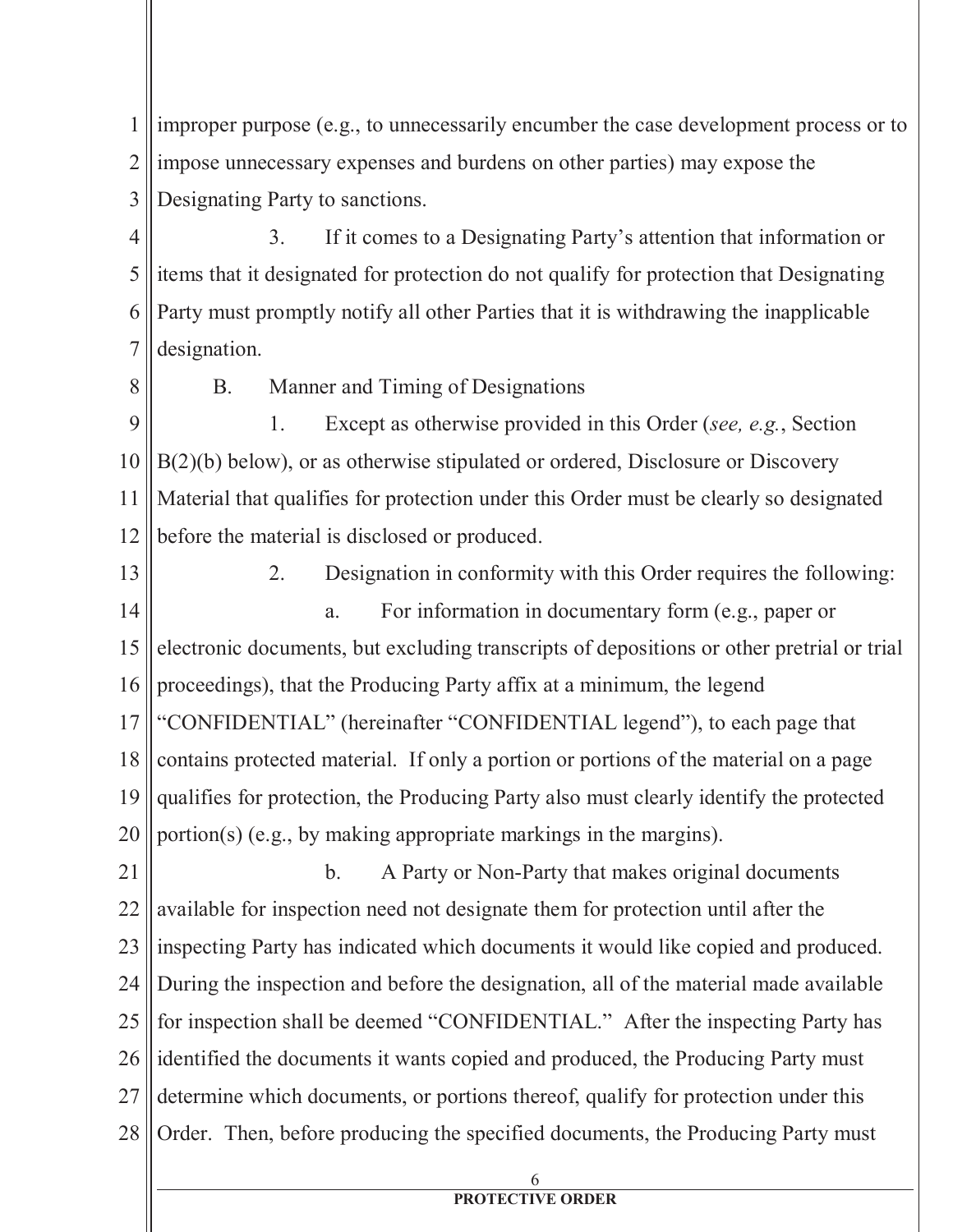1 2 3 4 5 affix the "CONFIDENTIAL legend" to each page that contains Protected Material. If only a portion or portions of the material on a page qualifies for protection, the Producing Party also must clearly identify the protected portion(s) (e.g., by making appropriate markings in the margins). c. For testimony given in depositions, that the Designating

6 7 8 9 10 11 12 13 Party identify the Disclosure or Discovery Material on the record, before the close of the deposition all protected testimony. d. For information produced in form other than document and for any other tangible items, that the Producing Party affix in a prominent place on the exterior of the container or containers in which the information is stored the legend "CONFIDENTIAL." If only a portion or portions of the information warrants protection, the Producing Party, to the extent practicable, shall identify the protected portion(s).

14

C. Inadvertent Failure to Designate

15 16 17 18 19 1. If timely corrected, an inadvertent failure to designate qualified information or items does not, standing alone, waive the Designating Party's right to secure protection under this Order for such material. Upon timely correction of a designation, the Receiving Party must make reasonable efforts to assure that the material is treated in accordance with the provisions of this Order.

20 **VII. CHALLENGING CONFIDENTIALITY DESIGNATIONS**

21

24

A. Timing of Challenges

22 23 1. Any Party or Non-Party may challenge a designation of confidentiality at any time that is consistent with the Court's Scheduling Order.

B. Meet and Confer

25 26 1. The Challenging Party shall initiate the dispute resolution process under Local Rule 37.1 et seq.

27 28 C. The burden of persuasion in any such challenge proceeding shall be on the Designating Party. Frivolous challenges, and those made for an improper purpose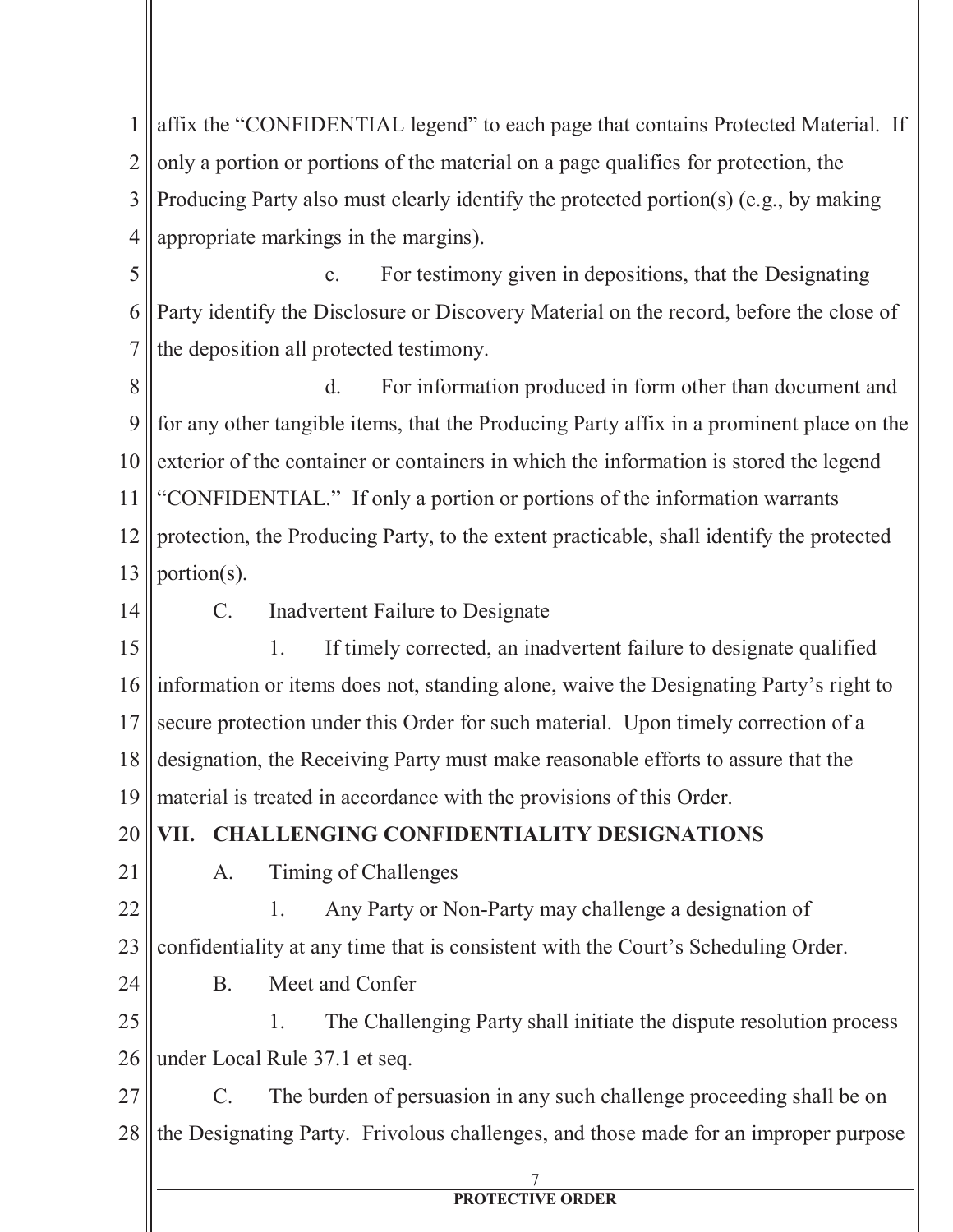1 2 3 4 5 (e.g., to harass or impose unnecessary expenses and burdens on other parties) may expose the Challenging Party to sanctions. Unless the Designating Party has waived or withdrawn the confidentiality designation, all parties shall continue to afford the material in question the level of protection to which it is entitled under the Producing Party's designation until the Court rules on the challenge.

#### 6 **VIII. ACCESS TO AND USE OF PROTECTED MATERIAL**

A. Basic Principles

8 9 10 11 12 13 1. A Receiving Party may use Protected Material that is disclosed or produced by another Party or by a Non-Party in connection with this Action only for prosecuting, defending, or attempting to settle this Action. Such Protected Material may be disclosed only to the categories of persons and under the conditions described in this Order. When the Action has been terminated, a Receiving Party must comply with the provisions of Section XIV below.

14 15 16 2. Protected Material must be stored and maintained by a Receiving Party at a location and in a secure manner that ensures that access is limited to the persons authorized under this Order.

17

7

B. Disclosure of "CONFIDENTIAL" Information or Items

18 19 20 1. Unless otherwise ordered by the Court or permitted in writing by the Designating Party, a Receiving Party may disclose any information or item designated "CONFIDENTIAL" only to:

21 22 23 a. The Receiving Party's Outside Counsel of Record in this Action, as well as employees of said Outside Counsel of Record to whom it is reasonably necessary to disclose the information for this Action;

24 25 26 27 b. The officers, directors, and employees (including House Counsel) of the Receiving Party to whom disclosure is reasonably necessary for this Action, including for the purpose of handling any workers' compensation claims related to this Action;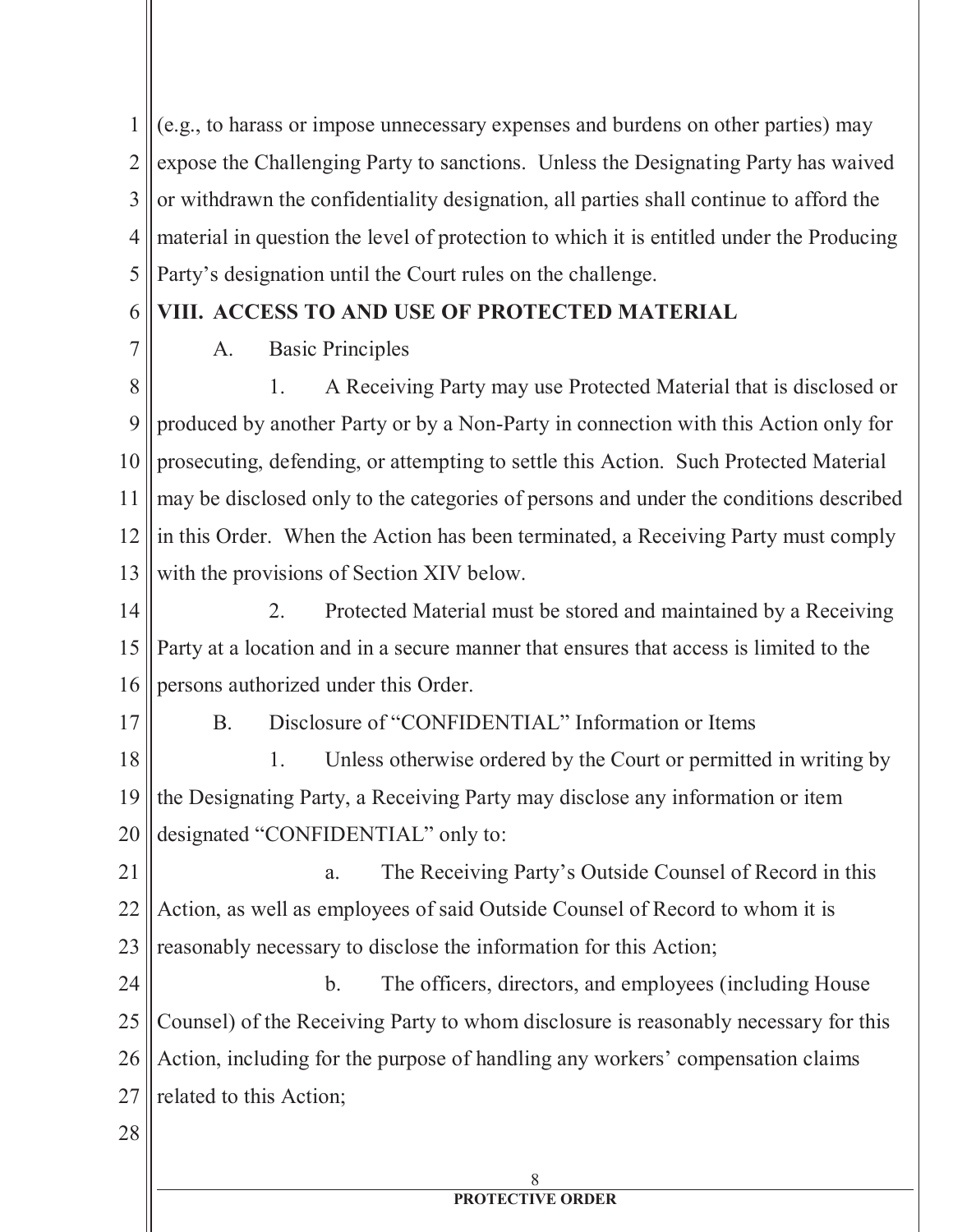9 1 2 3 4 5 6 7 8 9 10 11 12 13 14 15 16 17 18 19 20 21 22 23 24 25 26 27 28 c. Experts (as defined in this Order) of the Receiving Party to whom disclosure is reasonably necessary for this Action and who have signed the "Acknowledgment and Agreement to Be Bound" (Exhibit A); d. The Court and its personnel; e. Court reporters and their staff; f. Professional jury or trial consultants and mock jurors to whom disclosure is reasonably necessary or this Action; g. The author or recipient of a document containing the information or a custodian or other person who otherwise possessed or knew the information; h. During their depositions, witnesses, and attorneys for witnesses, in the Action to whom disclosure is reasonably necessary provided: (i) the deposing party requests that the witness sign the "Acknowledgment and Agreement to Be Bound;" and (ii) they will not be permitted to keep any confidential information unless they sign the "Acknowledgment and Agreement to Be Bound," unless otherwise agreed by the Designating Party or ordered by the Court. Pages of transcribed deposition testimony or exhibits to depositions that reveal Protected Material may be separately bound by the court reporter and may not be disclosed to anyone except as permitted under this Stipulated Protective Order; and i. Any mediator or settlement officer, and their supporting personnel, mutually agreed upon by any of the parties engaged in settlement discussions. C. Disclosure of Certain Workers' Compensation Claim File Materials 1. Prior to the disclosure or production of workers' compensation claim files in this action by Defendant Clear Spring Property and Casualty Company ("Defendant"), counsel for Plaintiffs must send to each claimant/employee, at the employee's present or last known address, written notification in the form of the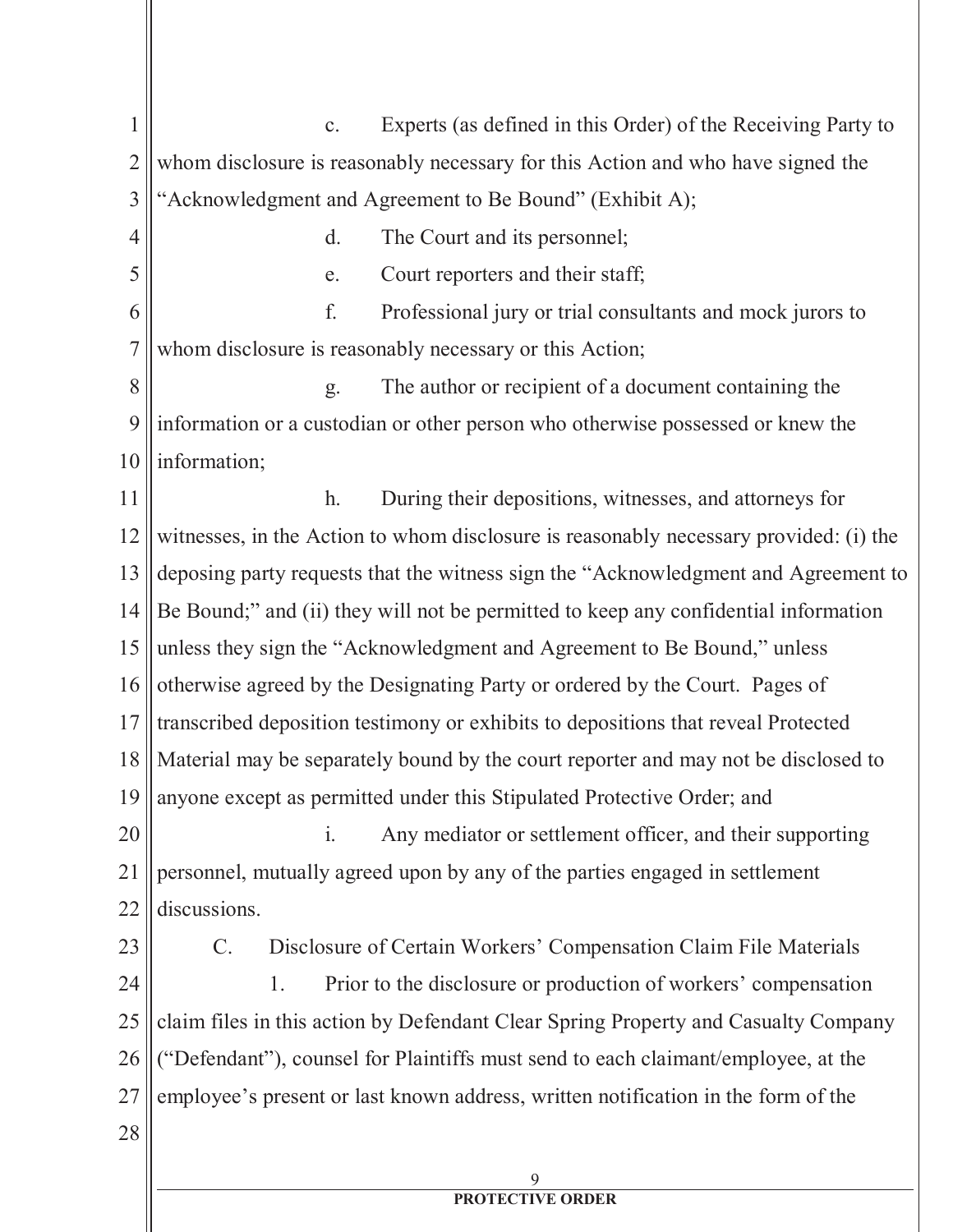1 2 Notice attached hereto as Exhibit "B" ("Notice") and its enclosure attached hereto as Exhibit "C".

3 4 5 6 2. Defendant's counsel will provide to Plaintiffs' counsel the last known address for each claimant/employee whose claim files are sought no later than five (5) business days after Plaintiffs' counsel requests such addresses and identifies the claimant's name or claim number relating to each claim file being sought.

7 8 9 10 11 12 3. Plaintiffs' counsel will send to Defendant's counsel copies of any Notice sent pursuant to this section at the same time such Notices are sent to the claimant/employees. Plaintiffs' counsel will notify Defendant's counsel of any written objection received from any claimant/employee. Plaintiffs' counsel will advise Defendant's counsel within five (5) business days of receipt of any Notice that is returned as undeliverable so that the Parties can take appropriate action.

13 14 15 16 17 18 4. Defendant will produce the entire requested claim file, subject to any applicable privileges that may apply along with a privilege log, no later than ten (10) business days after the deadline identified in the Notice for the claimant/employee to notify counsel of his or her objection, provided there was no objection thereto and provided that the Notice to the employee/claimant was not returned as undeliverable.

19 20 21 22 23 24 5. Defendant will produce the requested claim file, subject to any applicable privileges that may apply along with a privilege log, no later than ten (10) business days after receipt of a timely objection, with the exception that unless and until there is a court order allowing for production, medical information in the claim file need not be produced if that medical information is unrelated to all of the following:

25 26 a. the diagnosis of the mental or physical condition for which workers' compensation is claimed and the treatment provided for this condition.

- 27
- 28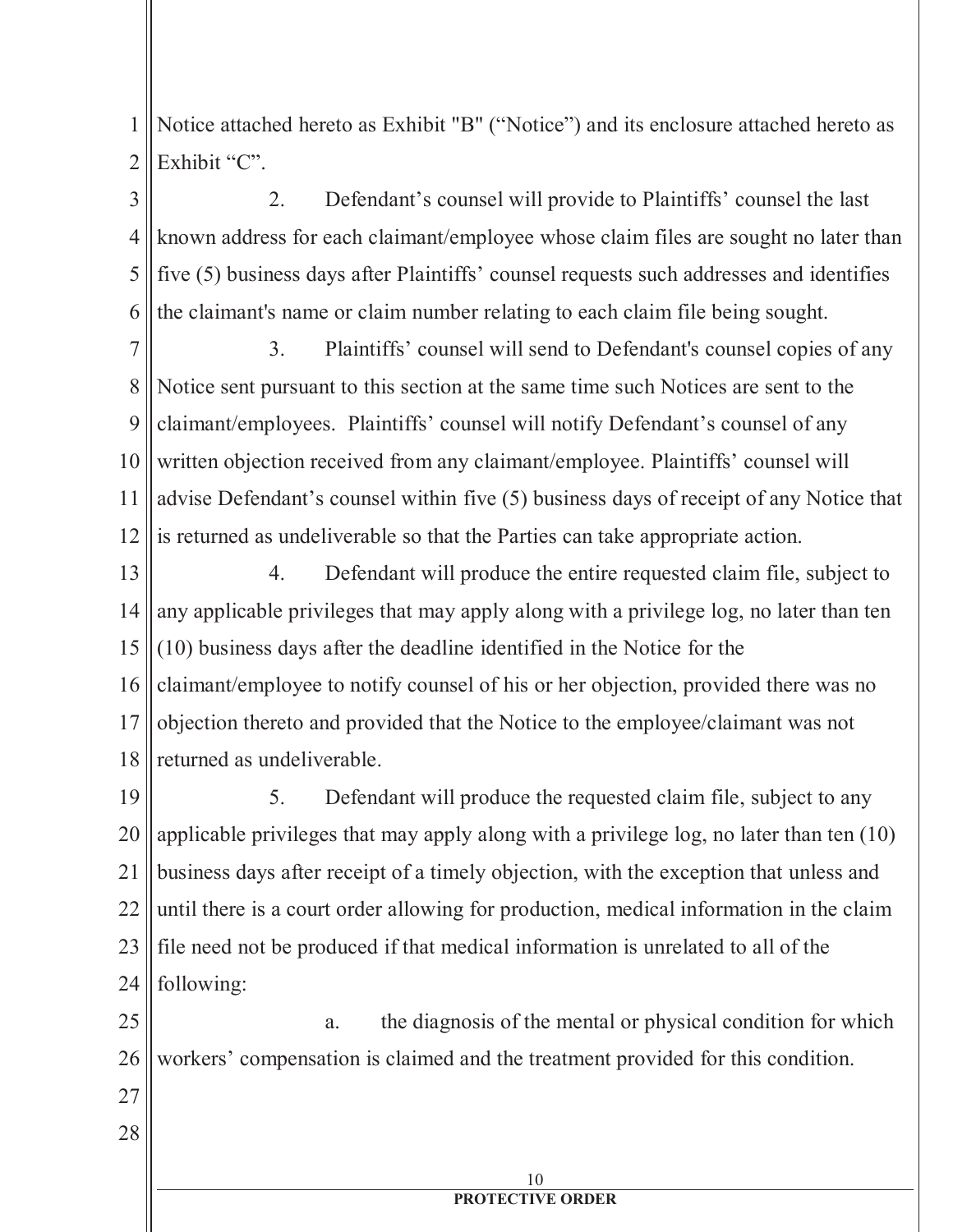- 1 2 3 b. medical information regarding the injury for which workers' compensation is claimed that is necessary for the employer to have in order for the employer to modify the employee's work duties.
- 4 5 6 7 8 9 6. Defendant will produce the requested claim file, subject to any applicable privileges that may apply along with a privilege log, no later than ten (10) business days after Plaintiffs' counsel advises Defendant's counsel of any Notice that is returned as undeliverable, with the exception that unless and until there is a court order allowing for production, medical information in the claim file need not be produced if that medical information is unrelated to all of the following:
- 10 11 a. the diagnosis of the mental or physical condition for which workers' compensation is claimed and the treatment provided for this condition.

12 13 14 b. medical information regarding the injury for which workers' compensation is claimed that is necessary for the employer to have in order for the employer to modify the employee's work duties.

- 15 16 17 18 19 20 21 7. Plaintiffs or Defendant, by and through their respective counsel, may file a motion seeking a court order allowing production of any withheld medical information that is unrelated to (1) the diagnosis of the mental or physical condition for which workers' compensation is claimed and the treatment provided for this condition, and (2) medical information regarding the injury for which workers' compensation is claimed that is necessary for the employer to have in order for the employer to modify the employee's work duties.
- 22

## 23

# **IX. PROTECTED MATERIAL REQUESTED, SUPOENAED OR ORDERED PRODUCED**

24 25 26 27 A. If a Party is (1) served with a discovery request, subpoena, or order issued in other litigation that seeks or compels disclosure of any information or items designated in this Action as "CONFIDENTIAL," or (2) receives a request from any governmental, law enforcement, or regulatory agency pursuant to any statute,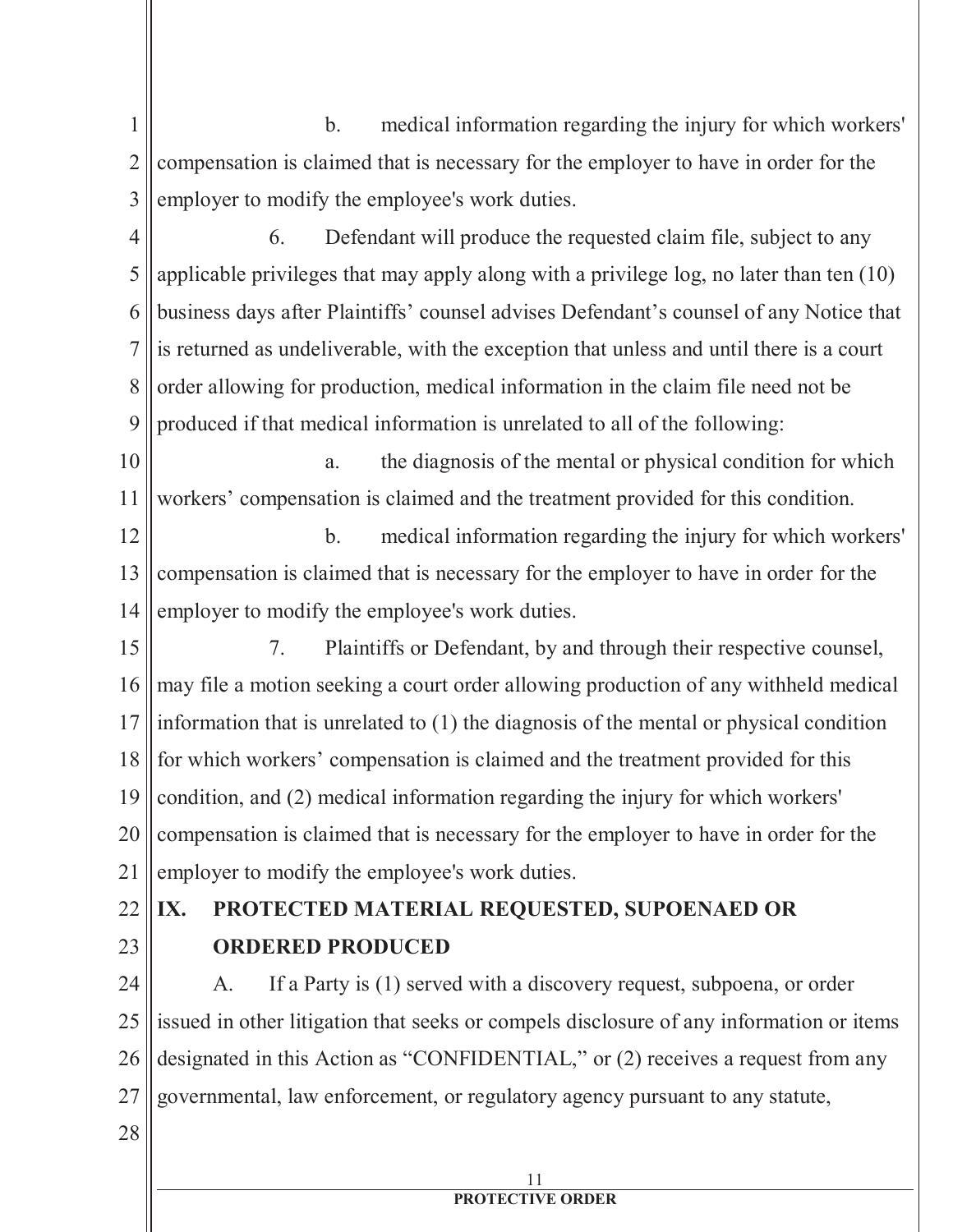1 2 regulation, order, or subpoena for any information or items designated in this Action as "CONFIDENTIAL," that Party must:

3 4 5 1. Promptly, and in no case more than seven (7) business days, notify in writing the Designating Party. Such notification shall include a copy of the request, discovery request, subpoena, or order;

6 7 8 9 10 2. Promptly, and in no case more than seven (7) business days, notify in writing the party who served or made the request, discovery request, subpoena, or order that some or all of the material covered by the request, discovery request, subpoena, or order is subject to this Protective Order. Such notification shall include a copy of this Stipulated Protective Order; and

11 12 3. Cooperate with respect to all reasonable procedures sought to be pursued by the Designating Party whose Protected Material may be affected.

13 14 15 16 17 18 19 20 21 22 23 B. If the Designating Party timely seeks a protective order, the Party served or provided with the request, discovery request, subpoena, or order shall not produce any information designated in this action as "CONFIDENTIAL" before a determination (1) by the Court from which discovery request was made, or the subpoena or order issued, or (2) by the Court in this Action in the case of a request from any governmental, law enforcement, or regulatory agency pursuant to any statute, regulation, order, or subpoena, unless the Party has obtained the Designating Party's permission in writing. The Designating Party shall bear the burden and expense of seeking protection of its confidential material and nothing in these provisions should be construed as authorizing or encouraging a Receiving Party in this Action to disobey a lawful directive from another court.

24 25 26 27 28 C. Notwithstanding the foregoing, nothing contained in this Protective Order shall require either Party to violate any obligation or duty set forth in any statute and/or regulation, nor shall it require either Party to violate any of the terms, conditions, or instructions contained in a lawful order, or directive, or request from any Court, law enforcement agency or State regulatory agency.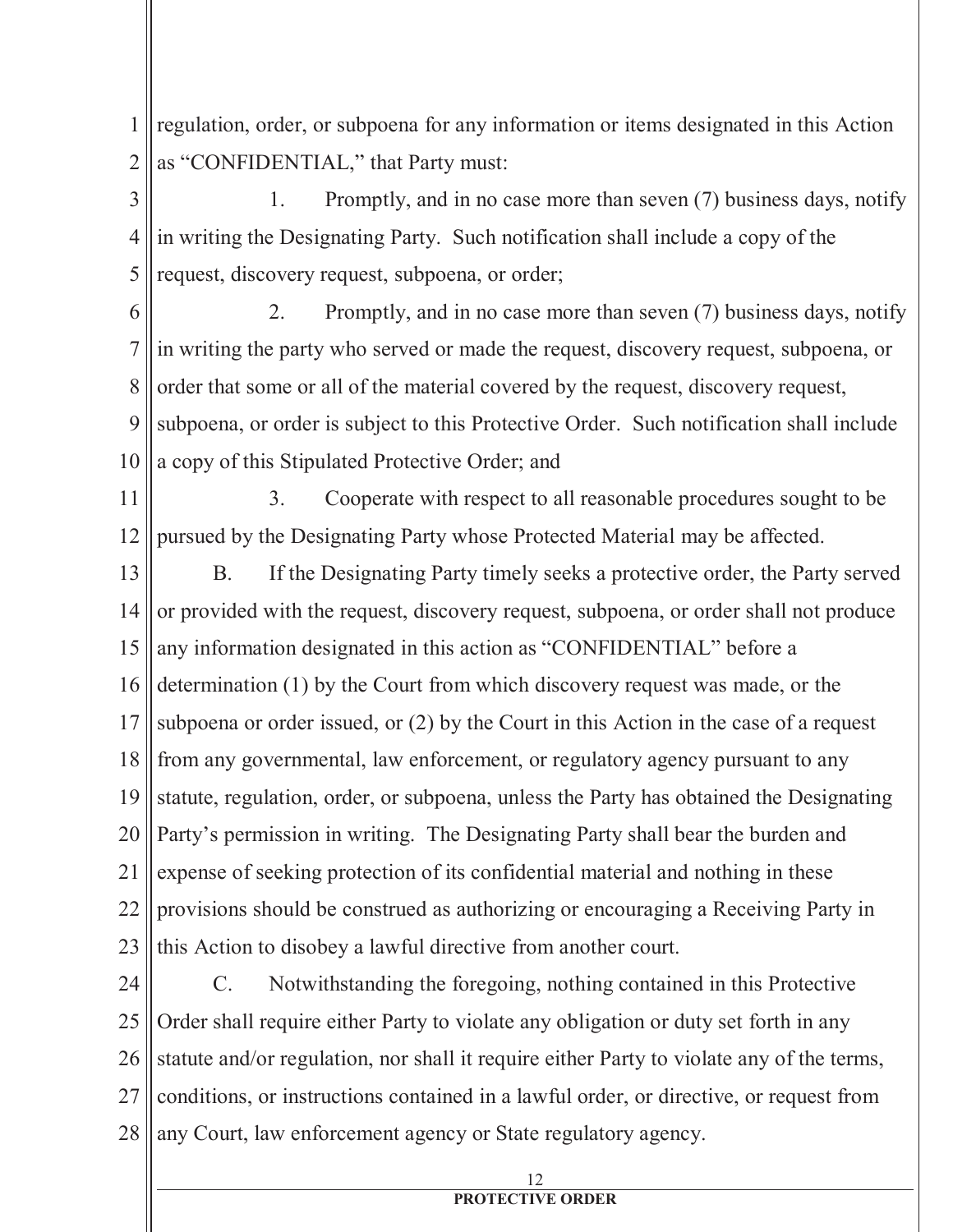1

2

# **X. A NON-PARTY'S PROTECTED MATERIAL SOUGHT TO BE PRODUCED IN THIS LITIGATION**

3 4 5 6 7 A. The terms of this Order are applicable to information produced by a Non-Party in this Action and designated as "CONFIDENTIAL." Such information produced by Non-Parties in connection with this litigation is protected by the remedies and relief provided by this Order. Nothing in these provisions should be construed as prohibiting a Non-Party from seeking additional protections.

8 9 10 11 B. In the event that a Party is required, by a valid discovery request, to produce a Non-Party's confidential information in its possession, and the Party is subject to an agreement with the Non-Party not to produce the Non-Party's confidential information, then the Party shall:

12 13 14 1. Promptly notify in writing the Requesting Party and the Non-Party that some or all of the information requested is subject to a confidentiality agreement with a Non-Party;

15 16 17 2. Promptly provide the Non-Party with a copy of the Stipulated Protective Order in this Action, the relevant discovery request(s), and a reasonably specific description of the information requested; and

18 19 3. Make the information requested available for inspection by the Non-Party, if requested.

20 21 22 23 24 25 26 27 C. If the Non-Party fails to seek a protective order from this court within 14 days of receiving the notice and accompanying information, the Receiving Party may produce the Non-Party's confidential information responsive to the discovery request. If the Non-Party timely seeks a protective order, the Receiving Party shall not produce any information in its possession or control that is subject to the confidentiality agreement with the Non-Party before a determination by the court. Absent a court order to the contrary, the Non-Party shall bear the burden and expense of seeking protection in this court of its Protected Material.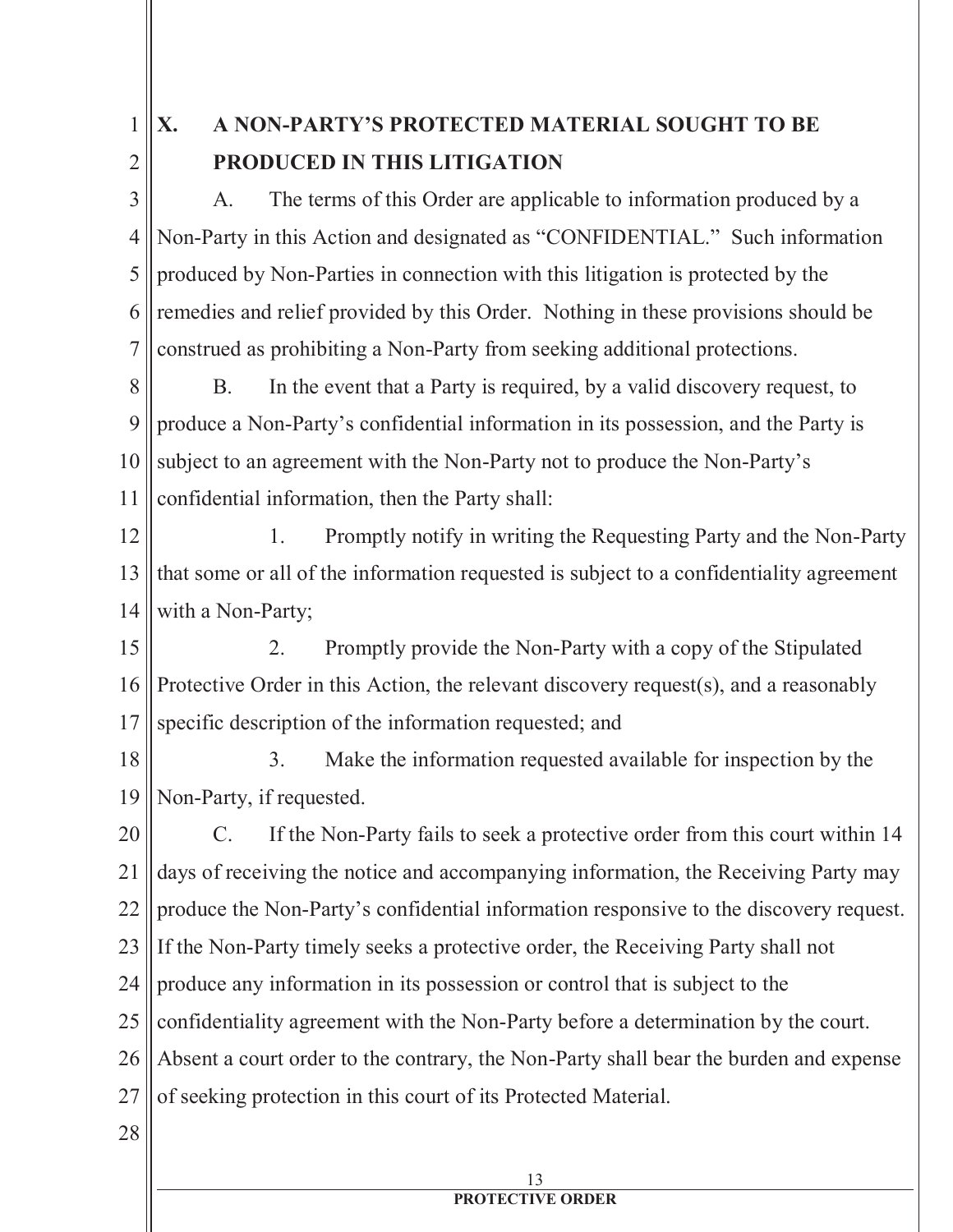1

## **XI. UNAUTHORIZED DISCLOSURE OF PROTECTED MATERIAL**

2 3 4 5 6 7 8 9 A. If a Receiving Party learns that, by inadvertence or otherwise, it has disclosed Protected Material to any person or in any circumstance not authorized under this Stipulated Protective Order, the Receiving Party must immediately (1) notify in writing the Designating Party of the unauthorized disclosures, (2) use its best efforts to retrieve all unauthorized copies of the Protected Material, (3) inform the person or persons to whom unauthorized disclosures were made of all the terms of this Order, and (4) request such person or persons to execute the "Acknowledgment and Agreement to be Bound" that is attached hereto as Exhibit A.

#### 10 11 **XII. INADVERTENT PRODUCTION OF PRIVILEGED OR OTHERWISE PROTECTED MATERIAL**

12 13 14 15 16 17 18 19 A. When a Producing Party gives notice to Receiving Parties that certain inadvertently produced material is subject to a claim of privilege or other protection, the obligations of the Receiving Parties are those set forth in Federal Rule of Civil Procedure 26(b)(5)(B). Pursuant to Federal Rule of Evidence 502(d) and (e), should the parties reach an agreement on the effect of disclosure of a communication or information covered by the attorney-client privilege or work product protection, the parties may incorporate their agreement in the Stipulated Protective Order submitted to the Court.

- 20 **XIII. MISCELLANEOUS**
- 21

A. Right to Further Relief

22 23 1. Nothing in this Order abridges the right of any person to seek its modification by the Court in the future.

24

28

B. Right to Assert Other Objections

25 26 27 1. By stipulating to the entry of this Protective Order, no Party waives any right it otherwise would have to object to disclosing or producing any information or item on any ground not addressed in this Stipulated Protective Order.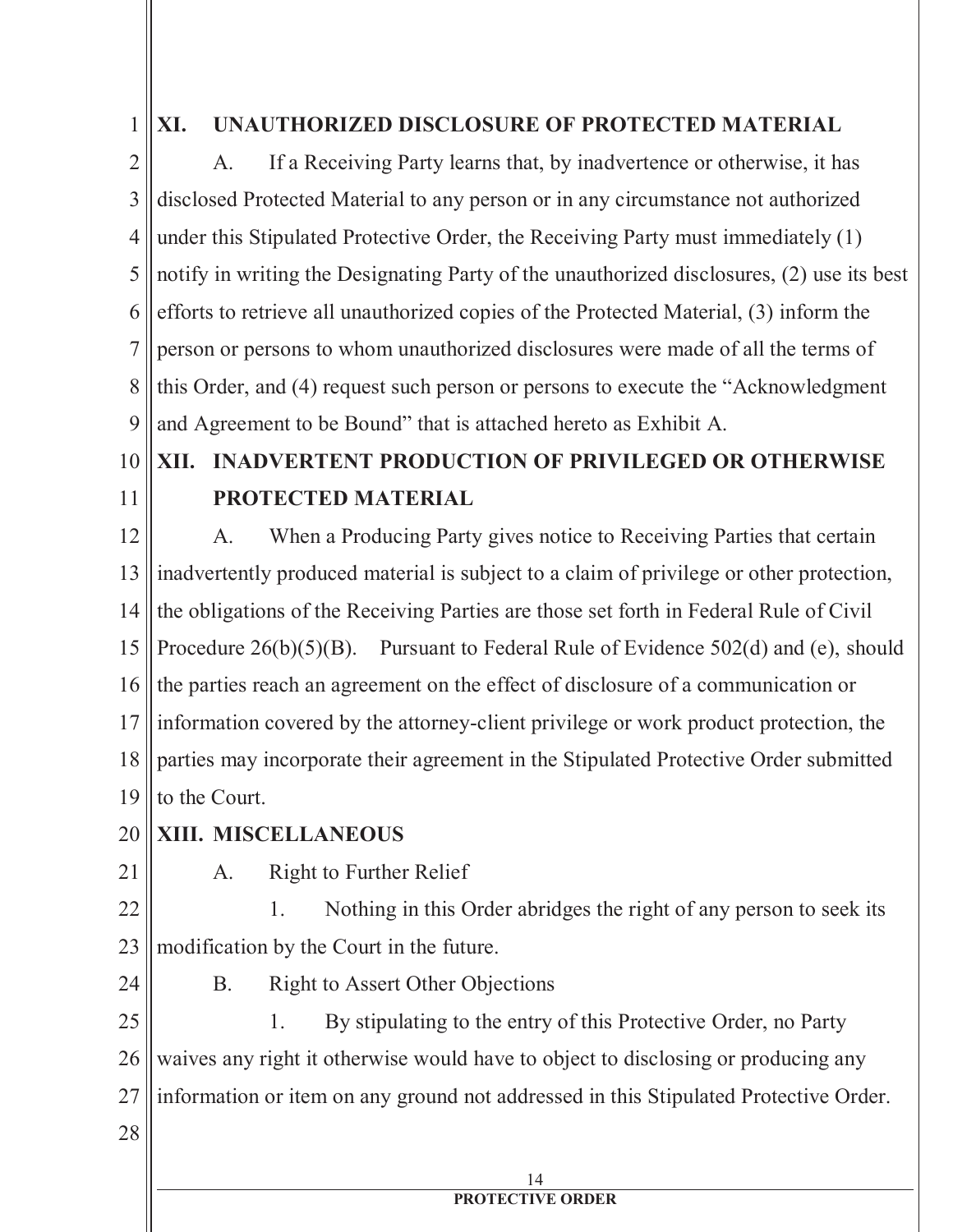1 2 Similarly, no Party waives any right to object on any ground to use in evidence of any of the material covered by this Protective Order.

3

C. Filing Protected Material

4 5 6 7 8 9 10 1. A Party that seeks to file under seal any Protected Material must comply with Civil Local Rule 79-5. Protected Material may only be filed under seal pursuant to a court order authorizing the sealing of the specific Protected Material at issue. If a Party's request to file Protected Material under seal is denied by the Court, then the Receiving Party may file the information in the public record in compliance with the requirements of Civil L.R. 5.2-1 and FRCP 5.2, unless otherwise instructed by the Court.

11 **XIV. FINAL DISPOSITION**

12 13 14 15 16 17 18 19 20 21 22 23 24 25 26 27 28 A. After the final disposition of this Action, as defined in Section V, within sixty (60) days of a written request by the Designating Party, each Receiving Party must return all Protected Material to the Producing Party or destroy such material. As used in this subdivision, "all Protected Material" includes all copies, abstracts, compilations, summaries, and any other format reproducing or capturing any of the Protected Material. Whether the Protected Material is returned or destroyed, the Receiving Party must submit a written certification to the Producing Party (and, if not the same person or entity, to the Designating Party) by the 60 day deadline that (1) identifies (by category, where appropriate) all the Protected Material that was returned or destroyed and (2) affirms that the Receiving Party has not retained any copies, abstracts, compilations, summaries or any other format reproducing or capturing any of the Protected Material. Notwithstanding this provision, Counsel are entitled to retain an archival copy of all pleadings, motion papers, trial, deposition, and hearing transcripts, legal memoranda, correspondence, deposition and trial exhibits, expert reports, attorney work product, and consultant and expert work product, even if such materials contain Protected Material. Any such archival copies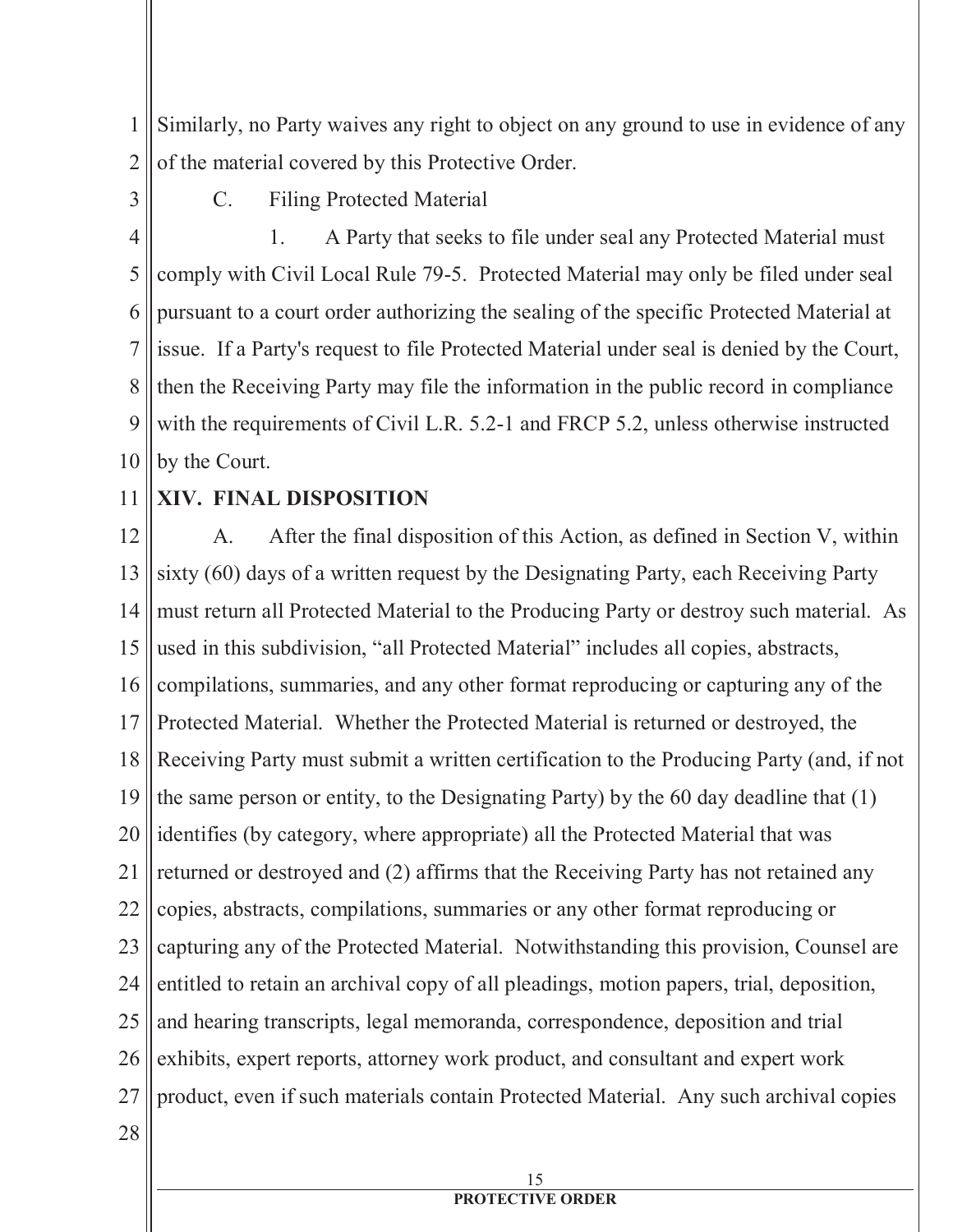| 1              | that contain or constitute Protected Material remain subject to this Protective Order as |  |  |
|----------------|------------------------------------------------------------------------------------------|--|--|
|                |                                                                                          |  |  |
| $\overline{2}$ | set forth in Section V.                                                                  |  |  |
| $\overline{3}$ | Any violation of this Order shall be adjudicated through any and all<br><b>B.</b>        |  |  |
| $\overline{4}$ | appropriate measures provided for in the Federal Rules of Civil Procedure, the Local     |  |  |
| 5              | Rules and the Orders of the Court.                                                       |  |  |
| 6              |                                                                                          |  |  |
| 7              |                                                                                          |  |  |
| 8              | IT IS SO STIPULATED, THROUGH COUNSEL OF RECORD.                                          |  |  |
| 9              |                                                                                          |  |  |
| 10             | DATED: May 9, 2022<br>ROXBOROUGH, POMERANCE, NYE &                                       |  |  |
| 11             | <b>ADREANILLP</b><br>By: /s/David Ginsburg                                               |  |  |
|                | MICHAEL B. ADREANI                                                                       |  |  |
| 12             | <b>JOSEPH C. GJONOLA</b>                                                                 |  |  |
| 13             | DAVID R. GINSBURG                                                                        |  |  |
| 14             | Attorneys for Plaintiffs and Cross-                                                      |  |  |
| 15             | Defendants, DIAMOND PEO, LLC; VL<br>BEST PEO, INC.; and SKY HIGH PEO, LLC                |  |  |
| 16             |                                                                                          |  |  |
|                | DATED: May 9, 2022<br>GORDON REES SCULLY MANSUKHANI, LLP                                 |  |  |
| 17             | By: /s/ Margaret M. Drugan<br><b>ASIM K. DESAI</b>                                       |  |  |
| 18             | MARGARET M. DRUGAN                                                                       |  |  |
| 19             | Attorneys for Defendant, Cross-Complainant                                               |  |  |
| 20             | <b>CLEAR SPRING PROPERTY AND</b>                                                         |  |  |
| 21             | <b>CASUALTY COMPANY</b>                                                                  |  |  |
| 22             | Filer's Attestation: Pursuant to Local Rule 5-4.3.4(a)(2)(i) regarding signatures,       |  |  |
|                | David Ginsburg hereby attests that all other signatories listed concur in the content    |  |  |
| 23             | of this document and have authorized its filing.                                         |  |  |
| 24             |                                                                                          |  |  |
| 25             | FOR GOOD CAUSE SHOWN, IT IS SO ORDERED.                                                  |  |  |
| 26             | Karen E. Scott                                                                           |  |  |
| 27             | Dated: May 10, 2022<br>Hon. Karen E. Scott                                               |  |  |
| 28             | United States Magistrate Judge                                                           |  |  |
|                |                                                                                          |  |  |
|                | 16<br><b>PROTECTIVE ORDER</b>                                                            |  |  |
|                |                                                                                          |  |  |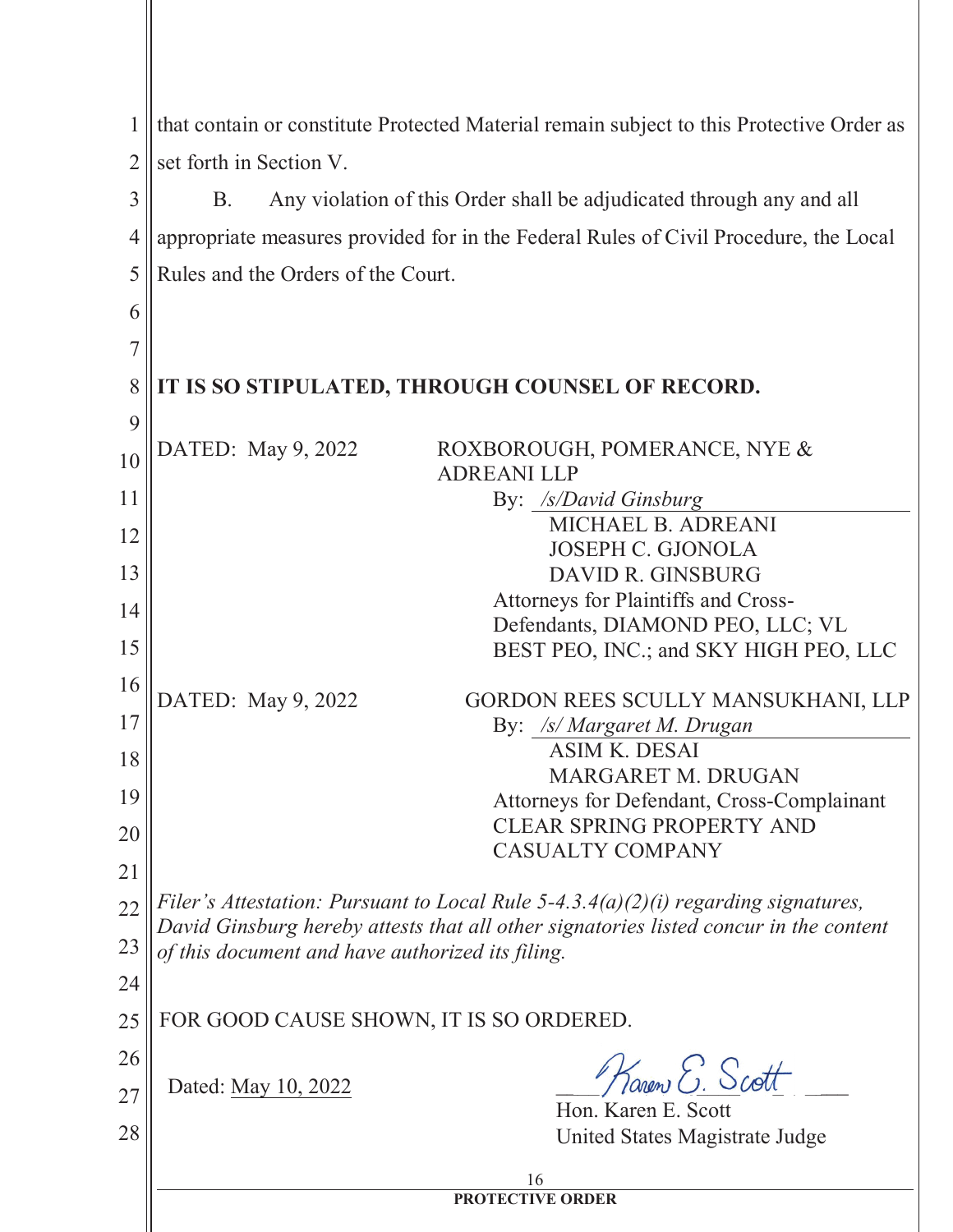| 1              | <b>EXHIBIT A</b>                                                                          |  |  |
|----------------|-------------------------------------------------------------------------------------------|--|--|
| $\overline{2}$ | <b>Acknowledgment and Agreement to Be Bound</b>                                           |  |  |
| $\overline{3}$ | I hereby certify my understanding that Confidential Information is being                  |  |  |
| 4              | provided to me pursuant to the terms and restrictions of the Stipulated Protective        |  |  |
| 5              | Order that was issued by the United States District Court for the Central District of     |  |  |
| 6              | California on<br>[date] in the case of <i>Diamond PEO</i> , <i>LLC</i> , <i>et al. v.</i> |  |  |
| $\overline{7}$ | Clear Spring Property and Casualty Company, et al., Case Number 8:21-cv-00866             |  |  |
| 8              | DOC (KESx).                                                                               |  |  |
| 9              | I have been given a copy of that Order and read it. I agree to be bound by the            |  |  |
| 10             | Order. I will not reveal the Confidential Information to anyone, except as allowed by     |  |  |
| 11             | the Order. I will maintain all such Confidential Information, including copies, notes,    |  |  |
| 12             | or other transcriptions made therefrom, in a secure manner to prevent unauthorized        |  |  |
| 13             | access to it. No later than thirty (30) days after the conclusion of this action, I will  |  |  |
| 14             | return or destroy the Confidential Information, including copies, notes, or other         |  |  |
| 15             | transcription made therefrom, to the counsel who provided me with the Confidential        |  |  |
| 16             | Information and will confirm such in writing upon request.                                |  |  |
| 17             | I hereby consent to the jurisdiction of the United States District Court for the          |  |  |
| 18             | Central District of California for the purpose of enforcing the Order.                    |  |  |
| 19             |                                                                                           |  |  |
| 20             | I declare under penalty of perjury that the foregoing is true and correct and             |  |  |
| 21             | that this certificate is executed this 10 day of 202, at                                  |  |  |
| 22             | California.                                                                               |  |  |
| 23             |                                                                                           |  |  |
| 24             | Address:                                                                                  |  |  |
| 25             | Phone:                                                                                    |  |  |
| 26             |                                                                                           |  |  |
| 27             |                                                                                           |  |  |
| 28             |                                                                                           |  |  |
|                | 18                                                                                        |  |  |
|                | <b>PROTECTIVE ORDER</b>                                                                   |  |  |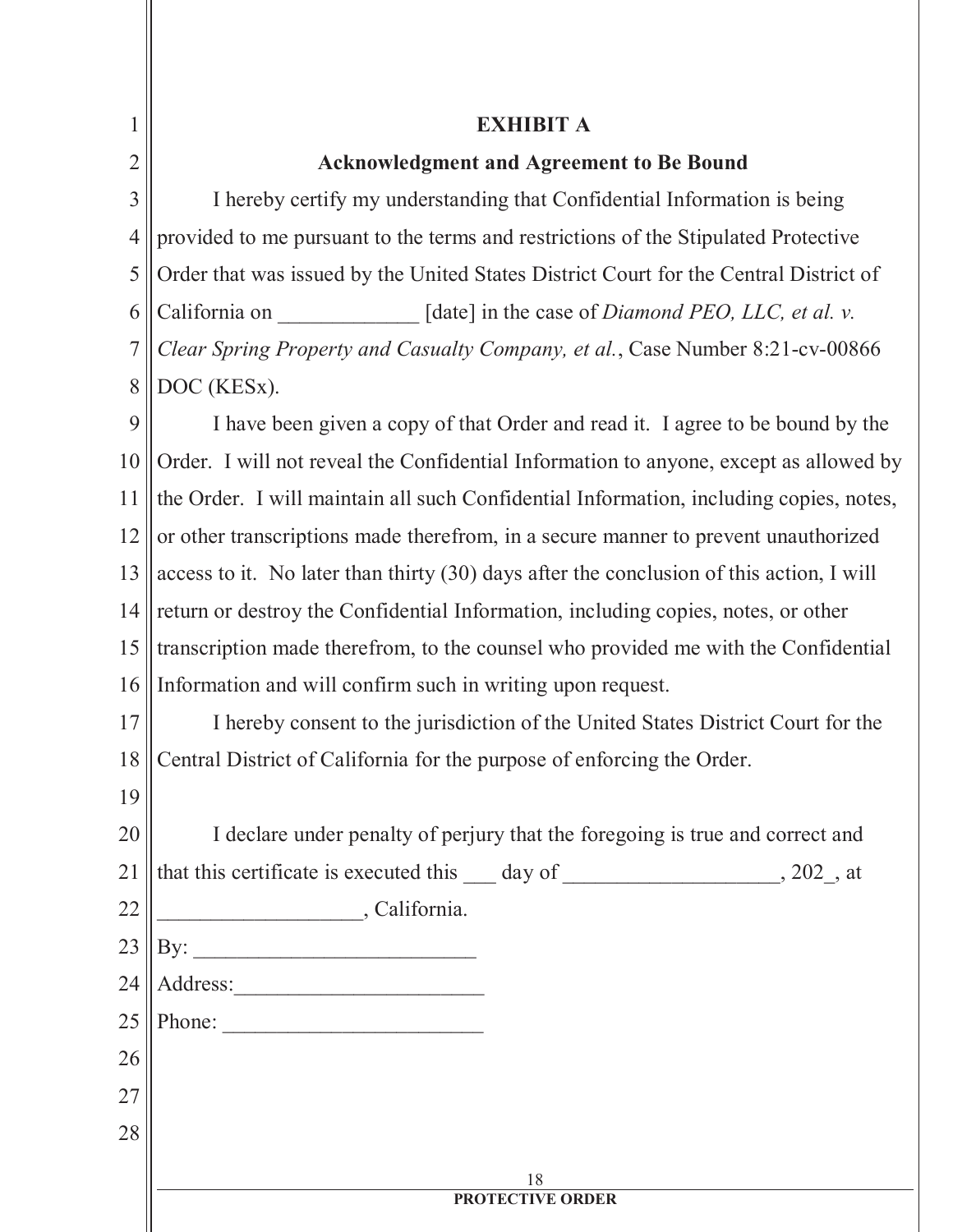| 1              | <b>EXHIBIT B</b>                                                                                                                                                                                                                                                                                                                                      |                                                                                |  |  |
|----------------|-------------------------------------------------------------------------------------------------------------------------------------------------------------------------------------------------------------------------------------------------------------------------------------------------------------------------------------------------------|--------------------------------------------------------------------------------|--|--|
| $\overline{2}$ | [Name]                                                                                                                                                                                                                                                                                                                                                |                                                                                |  |  |
| 3              | [Address]<br>[Address]                                                                                                                                                                                                                                                                                                                                |                                                                                |  |  |
| $\overline{4}$ | Re: Diamond PEO, LLC, et al. v. Clear Spring Property and Casualty Company, et al.                                                                                                                                                                                                                                                                    |                                                                                |  |  |
| 5<br>6         | Dear Mr./Ms.:                                                                                                                                                                                                                                                                                                                                         |                                                                                |  |  |
|                |                                                                                                                                                                                                                                                                                                                                                       |                                                                                |  |  |
| $\overline{7}$ | A lawsuit is currently pending between Diamond PEO, LLC; VL Best PEO,<br>Inc., and Sky High PEO, LLC ("Plaintiffs"), on the one hand, and Clear Spring                                                                                                                                                                                                |                                                                                |  |  |
| 8              | Property and Casualty Company ("Defendant"), on the other hand. As part of the                                                                                                                                                                                                                                                                        |                                                                                |  |  |
| 9              | lawsuit, Defendant's records pertaining to your workers' compensation claim are                                                                                                                                                                                                                                                                       |                                                                                |  |  |
| 10             | being sought for examination by Plaintiffs.                                                                                                                                                                                                                                                                                                           |                                                                                |  |  |
| 11             | Your workers' compensation claim and any insurance benefits that you                                                                                                                                                                                                                                                                                  |                                                                                |  |  |
| 12             | received in connection with your claim will not be affected by this lawsuit, or by                                                                                                                                                                                                                                                                    |                                                                                |  |  |
| 13             | Plaintiffs' examination of the information in your claim file.                                                                                                                                                                                                                                                                                        |                                                                                |  |  |
| 14             | This notice is provided to you so that, if you have grounds to do so, you may                                                                                                                                                                                                                                                                         |                                                                                |  |  |
| 15             | object to the disclosure of medical information that is unrelated to the diagnosis,<br>treatment, and modification of work duties related to your workers' compensation<br>claim, to the extent your workers' compensation claim file contains such information.<br>Please check the appropriate space on the attached form, fill out the information |                                                                                |  |  |
| 16             |                                                                                                                                                                                                                                                                                                                                                       |                                                                                |  |  |
| 17             |                                                                                                                                                                                                                                                                                                                                                       |                                                                                |  |  |
|                | requested, and sign and date the attached form. Please mail one copy of the form to<br>Plaintiffs' attorneys, and one copy of the form to the Defendant's attorneys to the                                                                                                                                                                            |                                                                                |  |  |
| 18             | addresses listed below. We have enclosed pre-addressed, stamped envelopes for your                                                                                                                                                                                                                                                                    |                                                                                |  |  |
| 19             | convenience. We ask that you notify both of the following individuals in writing<br>within 15 days of the date of this notice:                                                                                                                                                                                                                        |                                                                                |  |  |
| 20             |                                                                                                                                                                                                                                                                                                                                                       |                                                                                |  |  |
| 21             | <b>Attorney for Plaintiffs</b>                                                                                                                                                                                                                                                                                                                        | <b>Attorney for Defendant</b>                                                  |  |  |
| 22             | David R. Ginsburg, Esq.<br>Roxborough, Pomerance & Nye LLP                                                                                                                                                                                                                                                                                            | Asim K. Desai, Esq.<br>Gordon Rees Scully Mansukhani, LLP                      |  |  |
| 23             | 5900 Canoga Avenue, Suite 450                                                                                                                                                                                                                                                                                                                         | 633 West Fifth Street, 52nd Floor                                              |  |  |
| 24             | Woodland Hills, California 91367                                                                                                                                                                                                                                                                                                                      | Los Angeles, California 90071                                                  |  |  |
| 25             |                                                                                                                                                                                                                                                                                                                                                       |                                                                                |  |  |
| 26             |                                                                                                                                                                                                                                                                                                                                                       | If we do not receive a copy of the enclosed executed form within twenty $(20)$ |  |  |
| 27             | days, your medical information contained within your workers' compensation claim                                                                                                                                                                                                                                                                      |                                                                                |  |  |
| 28             | file regarding the above referenced claim will be produced to Plaintiffs.                                                                                                                                                                                                                                                                             |                                                                                |  |  |
|                |                                                                                                                                                                                                                                                                                                                                                       |                                                                                |  |  |
|                | 19<br><b>PROTECTIVE ORDER</b>                                                                                                                                                                                                                                                                                                                         |                                                                                |  |  |
|                |                                                                                                                                                                                                                                                                                                                                                       |                                                                                |  |  |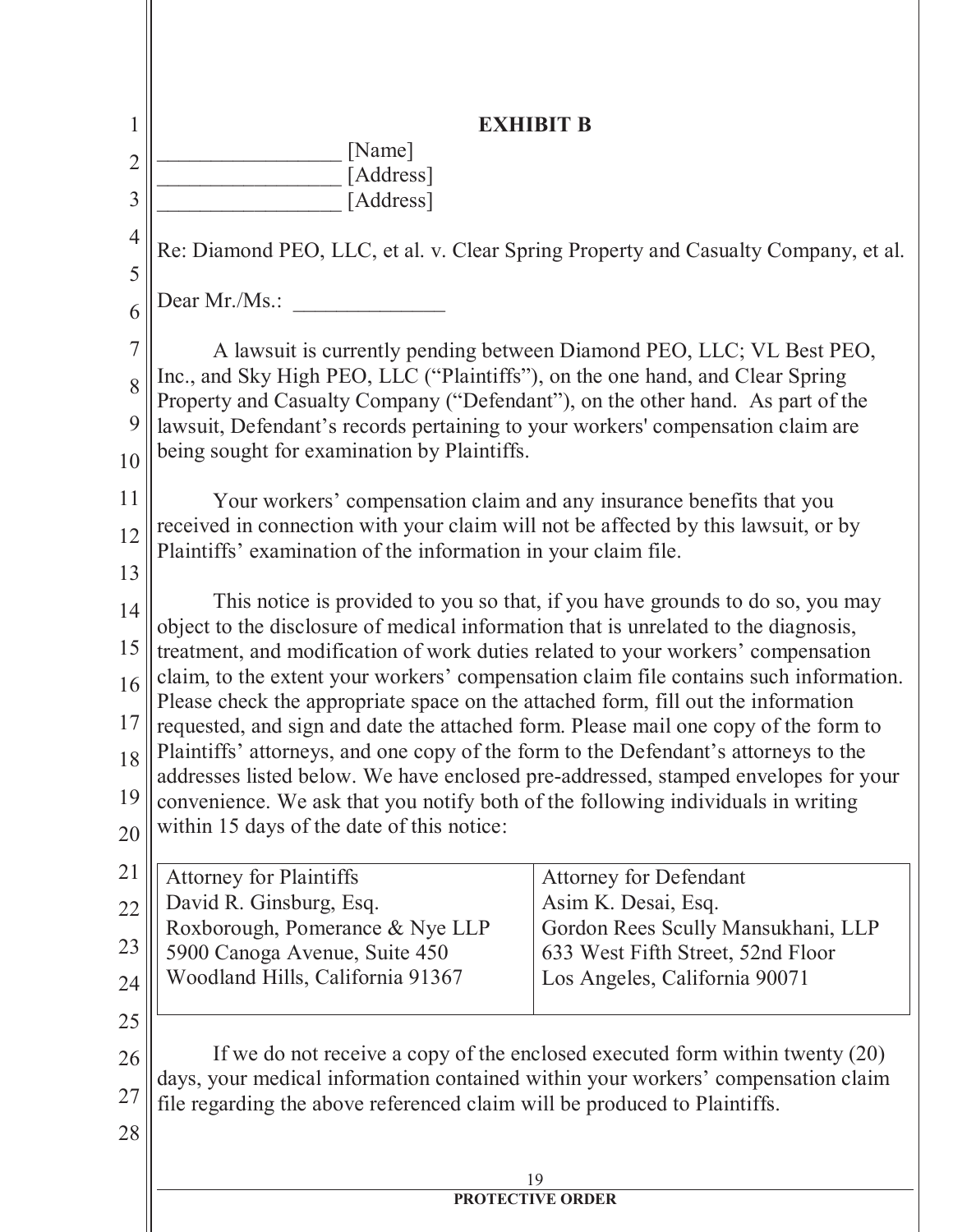| $\mathbf 1$    | If you have any questions about this notice, you may wish to consult an |                                               |                                                    |
|----------------|-------------------------------------------------------------------------|-----------------------------------------------|----------------------------------------------------|
| $\overline{2}$ | attorney.                                                               |                                               | Sincerely,                                         |
| $\overline{3}$ |                                                                         |                                               |                                                    |
| $\overline{4}$ |                                                                         |                                               | David R. Ginsburg, Esq.<br>Attorney for Plaintiffs |
| 5              | cc:                                                                     | Asim K. Desai, Esq.<br>Attorney for Defendant |                                                    |
| 6              |                                                                         |                                               |                                                    |
| $\overline{7}$ |                                                                         |                                               |                                                    |
| 8<br>9         |                                                                         |                                               |                                                    |
| 10             |                                                                         |                                               |                                                    |
| 11             |                                                                         |                                               |                                                    |
| 12             |                                                                         |                                               |                                                    |
| 13             |                                                                         |                                               |                                                    |
| 14             |                                                                         |                                               |                                                    |
| 15             |                                                                         |                                               |                                                    |
| 16             |                                                                         |                                               |                                                    |
| 17             |                                                                         |                                               |                                                    |
| 18             |                                                                         |                                               |                                                    |
| 19             |                                                                         |                                               |                                                    |
| 20             |                                                                         |                                               |                                                    |
| 21             |                                                                         |                                               |                                                    |
| 22             |                                                                         |                                               |                                                    |
| 23             |                                                                         |                                               |                                                    |
| 24             |                                                                         |                                               |                                                    |
| 25             |                                                                         |                                               |                                                    |
| 26             |                                                                         |                                               |                                                    |
| 27<br>28       |                                                                         |                                               |                                                    |
|                |                                                                         |                                               |                                                    |
|                |                                                                         | $\frac{20}{\text{PROTECTIVE ORDER}}$          |                                                    |
|                |                                                                         |                                               |                                                    |